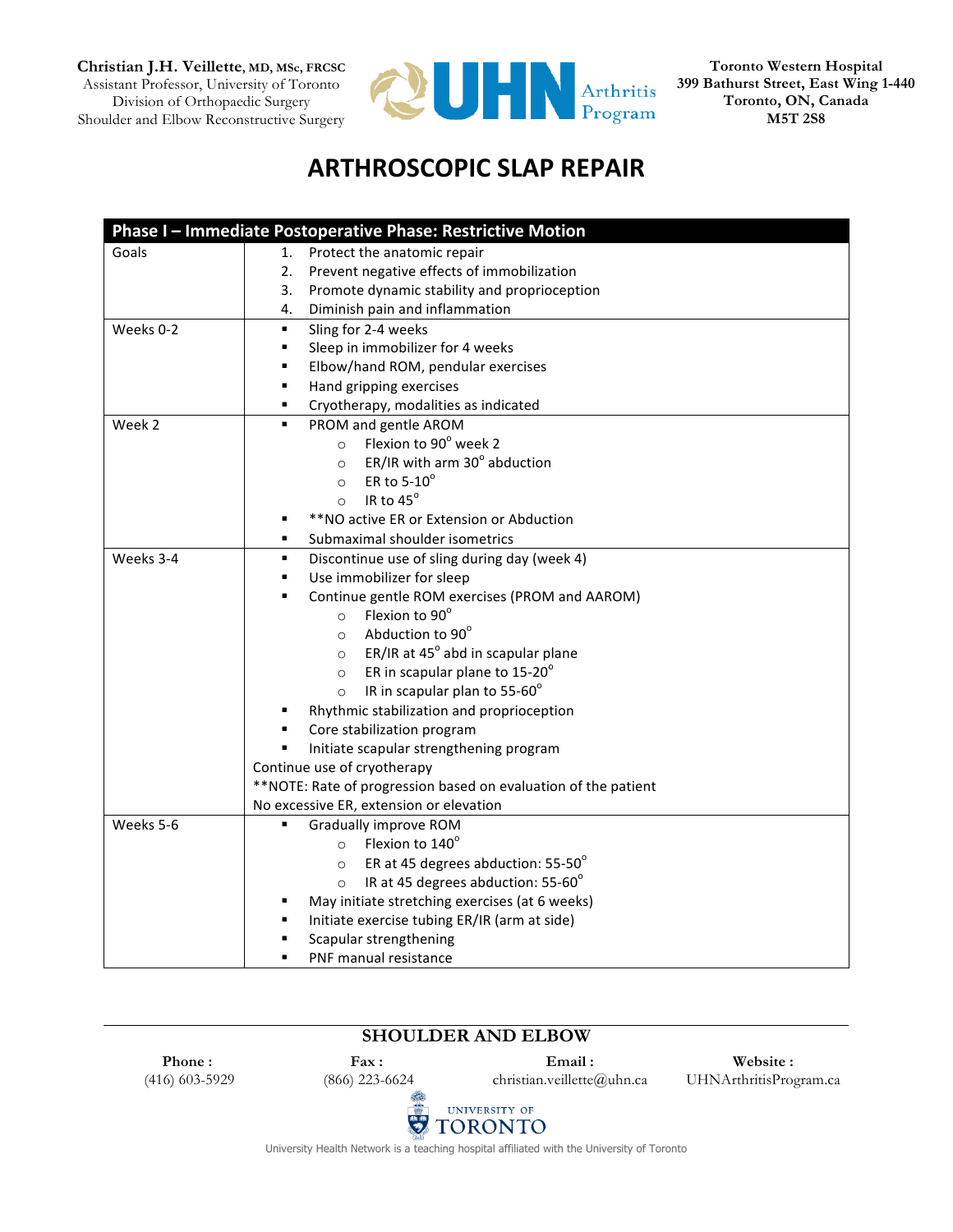**Christian J.H. Veillette, MD, MSc, FRCSC**

Assistant Professor, University of Toronto Division of Orthopaedic Surgery Shoulder and Elbow Reconstructive Surgery



**Toronto Western Hospital 399 Bathurst Street, East Wing 1-440 Toronto, ON, Canada M5T 2S8**

|                    | Phase II - Intermediate Phase: Moderate Protection Phase                        |
|--------------------|---------------------------------------------------------------------------------|
| Goals              | Gradually restore full ROM (week 10)<br>1.                                      |
|                    | Preserve the integrity of the surgical repair<br>2.                             |
|                    | 3.<br>Restore muscular strength and balance                                     |
|                    | Enhance neuromuscular control<br>4.                                             |
| Weeks 7-9          | <b>Gradually progress ROM</b><br>٠                                              |
|                    | Flexion to 160°<br>$\circ$                                                      |
|                    | ER at 90° abduction: 70-80° at week 7<br>$\circ$                                |
|                    | ER to 90° at weeks 8-9<br>$\circ$                                               |
|                    | IR at 90° abduction: 70-75°<br>$\circ$                                          |
|                    | Initiate ER/IR at 90° abduction                                                 |
|                    | Arm ergometer for endurance training                                            |
|                    | Continue to progress isotonic strengthening program                             |
|                    | Continue PNF strengthening<br>٠                                                 |
| <b>Weeks 10-14</b> | $\blacksquare$<br>Progress isotonic strengthening exercises                     |
|                    | Continue all stretching exercises<br>٠                                          |
|                    | **Progress ROM to functional demands (i.e. overhead athlete)                    |
|                    | Progress isotonic strengthening (light and restricted ROM)                      |
|                    | <b>Phase III - Minimal Protection Phase</b>                                     |
| Goals              | Maintain full ROM<br>1.                                                         |
|                    | Improve muscular strength, power and endurance<br>2.                            |
|                    | Gradually initiate functional activities<br>3.                                  |
| Criteria to Enter  | Full non-painful ROM<br>1.                                                      |
| Phase III          | Satisfactory stability<br>2.                                                    |
|                    | Muscular strength (good grade or better)<br>3.                                  |
|                    | No pain or tenderness<br>4.                                                     |
| <b>Weeks 15-18</b> | Continue all stretching (+ capsular stretches) and strengthening exercises<br>٠ |
|                    | Throwers ten program or fundamental exercises<br>٠                              |
|                    | PNF manual resistance<br>٠                                                      |
|                    | Endurance training (e.g. arm ergometer)<br>٠                                    |
|                    | Restricted sport activities (light swimming, half golf swings)                  |
|                    | Initiate interval sport program                                                 |
|                    | Phase IV - Advanced Strengthening Phase                                         |
| Goals              | Enhances muscular strength, power and endurance<br>1.                           |
|                    | Progress functional activities<br>2.                                            |
|                    | 3.<br>Maintain shoulder mobility                                                |
| Criteria to Enter  | Full non-painful ROM<br>1.                                                      |
| Phase IV           | Satisfactory static stability<br>2.                                             |
|                    | Muscular strength 75-80% of contralateral side<br>3.                            |
|                    | 4.<br>No pain or tenderness                                                     |
| <b>Weeks 21-24</b> | Continue flexibility exercises<br>٠                                             |
|                    | Continue isotonic strengthening program<br>٠                                    |
|                    | Neuromuscular control drills                                                    |
|                    |                                                                                 |

## **SHOULDER AND ELBOW**

**Phone :** (416) 603-5929

**Fax :** (866) 223-6624 **Email :**

christian.veillette@uhn.ca

**Website :** UHNArthritisProgram.ca



University Health Network is a teaching hospital affiliated with the University of Toronto